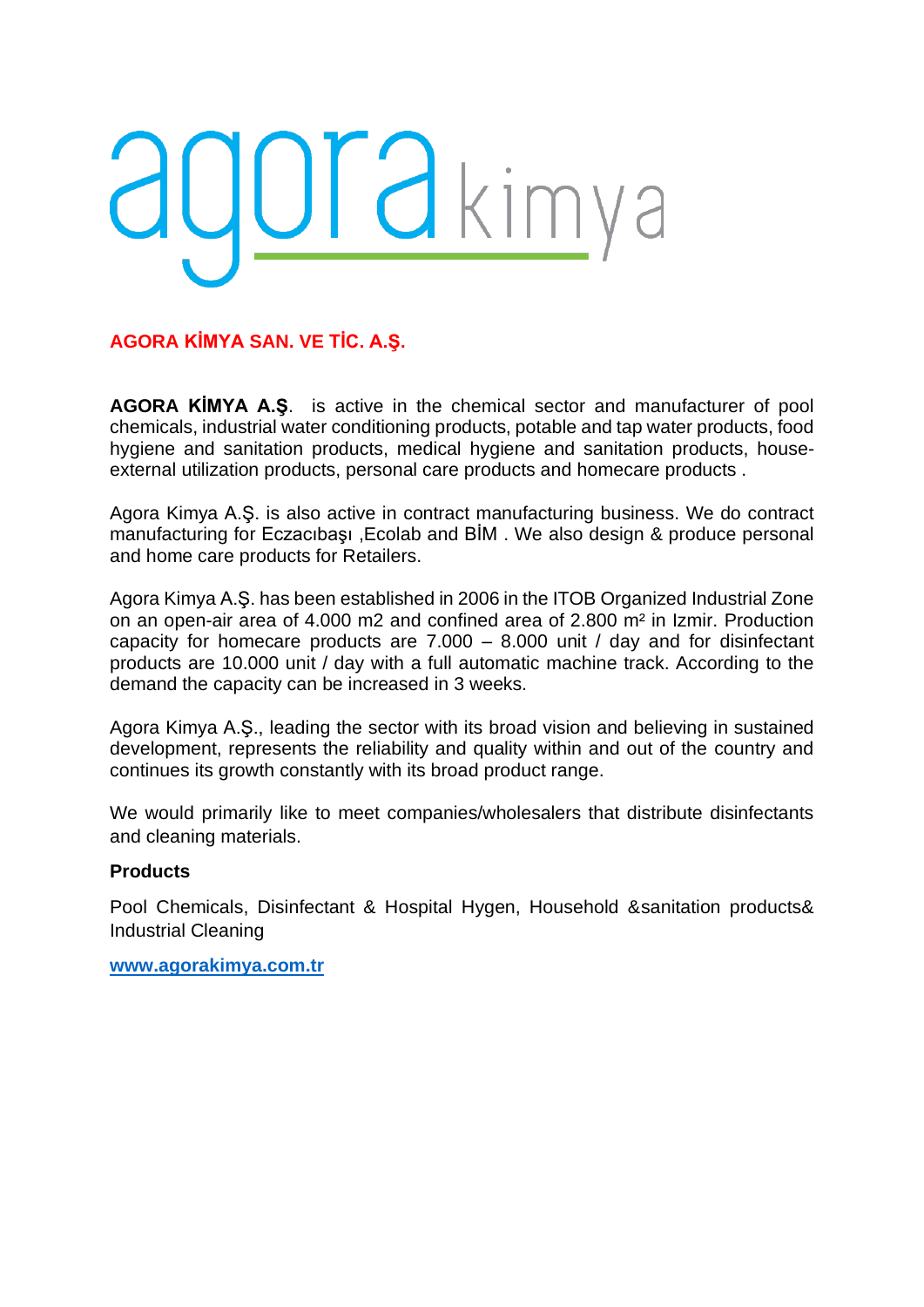

## **AGROBRAND TARIM SAN. TİC. LTD. ŞTİ.**

**AGROBRAND** is a fertilizer producer company who located in Izmir/Turkey. Our company is investing for the future .We have huge range of fertilizer. We can produce Organic and chemical fertilizer. Our fertilizer can be use whole kind of plant and they can be applied from leave and soil. Our fertilizer can be use foliar or drip irrigation system. Our water soluble fertilizer are entirely soluble in water.We can also produce special formulation for your demand.

We are looking for distribute our fertilizer in your country or regional distribution

## **Products**

our basic fertilizer; Potassium Humat, Iron Humat, Zinc Humat, Humic acid, Organic compound fertilizer, Amino acid, Seaweed, Chemical fertilizer 20-20-20 ,19-19-19, 15- 5-40, 15-40-05 etc., Micro element fertilizer, Agricultural Chemical (zinc suplhate, iron sulphate, magnesium sulphate, cupper sulphate and etc...)

**[www.agrobrand.com.tr](http://www.agrobrand.com.tr/)**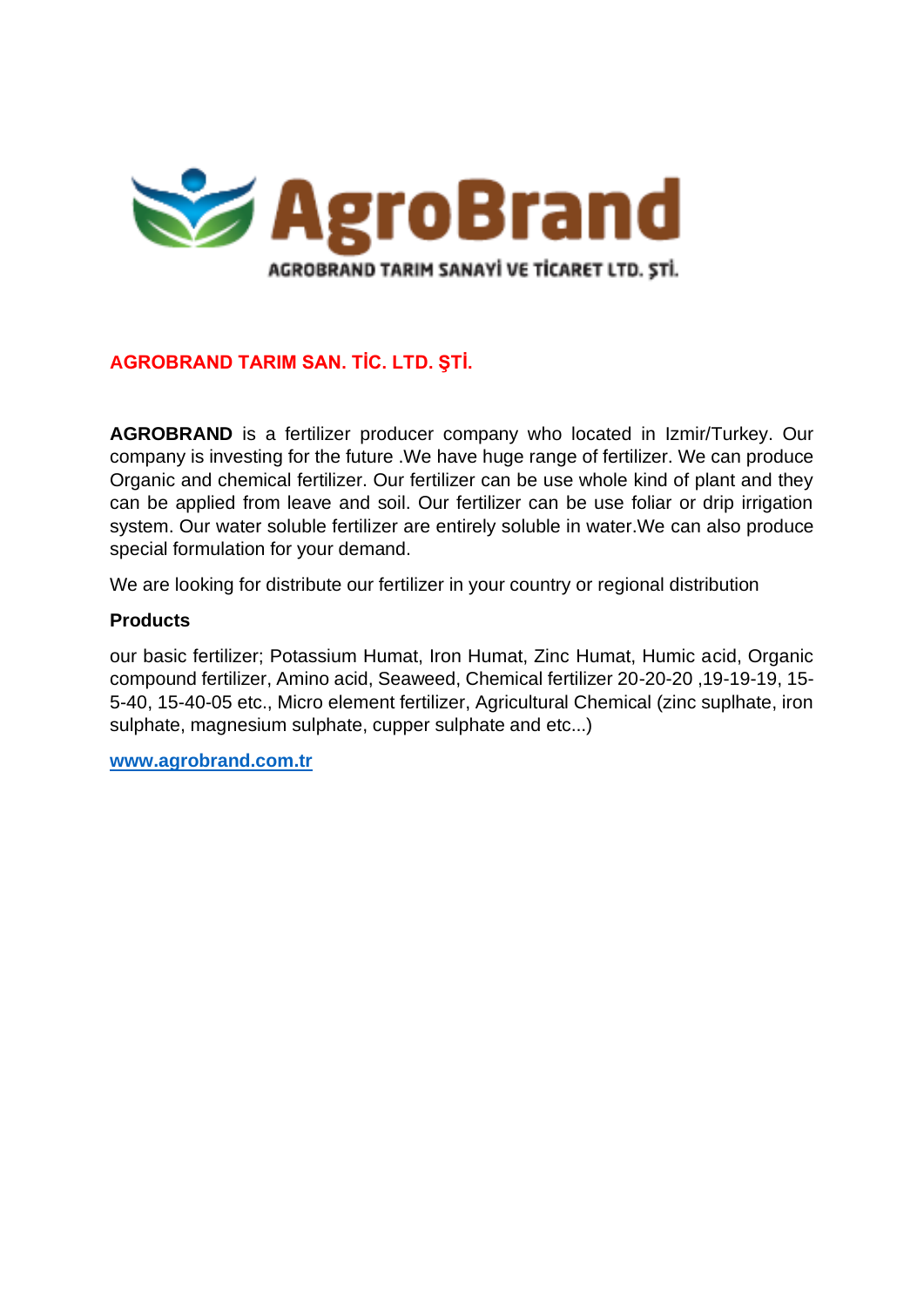

# **BERSA TEKSTİL VE KİMYA SAN. LTD. ŞTİ.**

**BERSA i**s a manufacturer of pigment pastes, binders, additives, and auxiliaries for the Textile Industry, located in İzmir, Turkey which started its own production in the early 2000s. Today we export to over 20 countries and deliver Bercolin trademark for a range of markets. Our aim is providing continuous customer satisfaction by quality of products and after sales service. Operating in 7500 m2 area with 3500 tons/year Pigment Dispersion capacity by highly qualified administrative and technical team, Bersa exports around 50% of its capacity to Europe, Asia, USA, South America, Middle East and Africa.

Regulatory compliance is critical to textile industry. Our products and raw materials are being tested by accredited test laboratories periodically and compliant to AP/APEO Free, Oeko-tex, GOTS, Inditex Standards. Bercolin products are REACH registered. Bersa is certified with System Partner of Bluesign and Membership of ZDHC Gateway. As a young and dynamic member of textile market our technical team has a wealth of experience in color science and formulation expertise. Bersa continuously invests in R&D to produces innovative and competitive products. For best service, Process Quality Control and Final Quality Control are carried out parallel to production process in Bersa Laboratories

## **Products**

Pigment Pastes, Ready-to-Use Pastes, Binder, Thickener, Printing and Dyeing Auxiliaries, Color Pastes, Special Effect Products, Digital Printing Inks and Auxiliaries

#### **[www.bersa.com.tr](http://www.bersa.com.tr/)**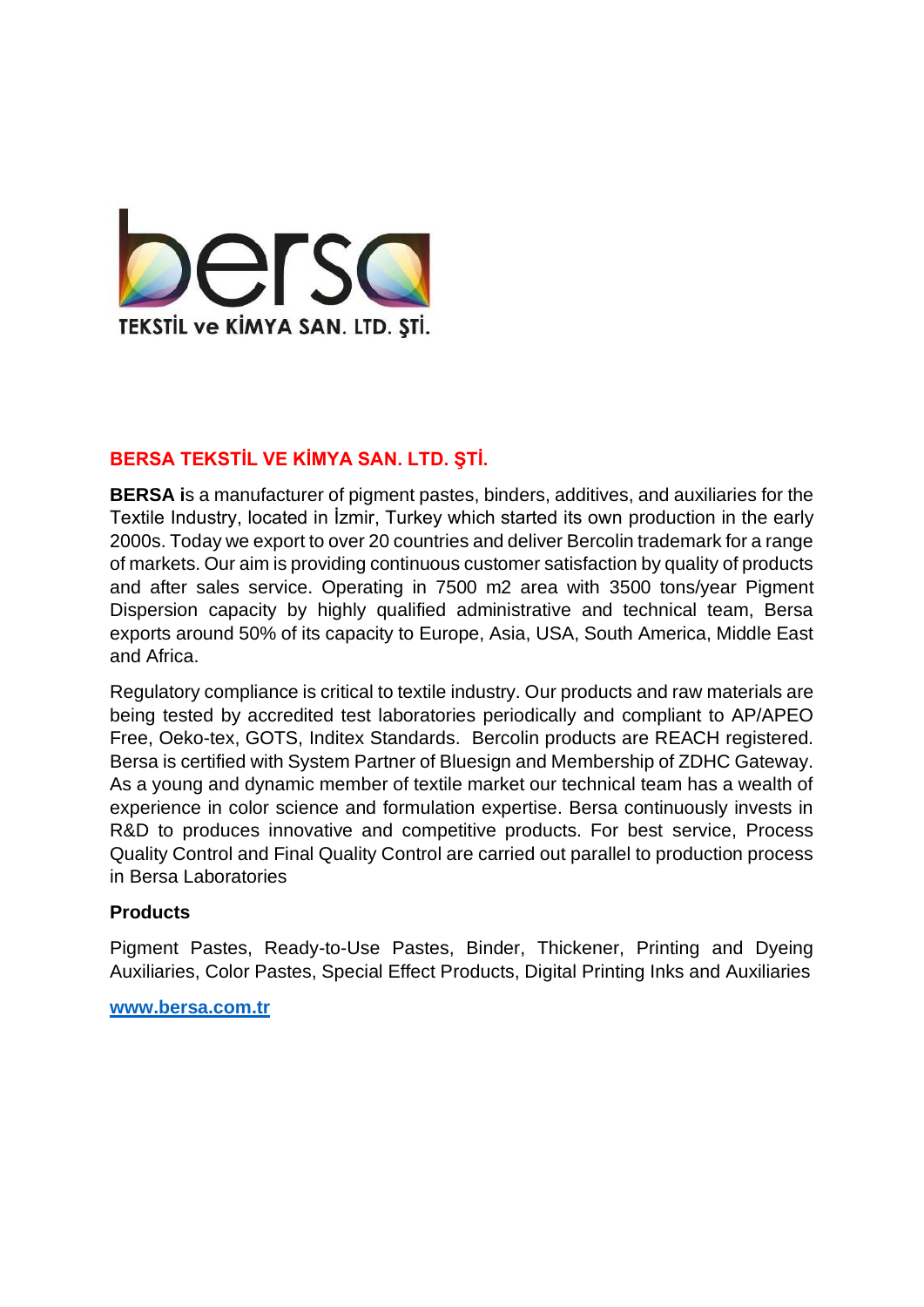

# **CARAN KİMYA SAN. VE TİC. LTD. ŞTİ.**

**CARAN KİMYA** is a manufacturer and distributor of the chemicals for Pulp and Paper Industry (including corrugated cardboard and molded pulp ind.) and water proofing and surface treatment chemicals for construction industry.

Our Company has been developing tremendously for supplying of process and auxiliary chemicals to the related Industries. With no doubt, this success has been gained just because of the ''Customer Oriented, Technical Supports Focused'' mentalities and working principles.

Caran Kimya with its own Staffs of Chemical Engineers and Environmental Engineers in its Technical Department and with the knowledge and experience of worldwide representatives is successfully carrying on the ''Supplying the Best to the Customer'' mission.

We are looking for paper manufacturing companies or Intermediary firms that will work as dealers/distributors for Caran Kimya and provide chemical and technical service to paper manufacturers. Besides, we are also looking for construction companies and construction chemical manufacturers

## **Products**

Paper And Corrugated Boards Chemicals, Concrete Admixture, Waterproofing Chemicals

- Wet Strength Resin) GTIP : 390890000000
- Temporary Wet Strength Resin GTIP: 390890000000
- Sizing agent, AKD GTIP: 380992009000
- Defoamer GTIP: 380992000000
- Epoxy GTIP 390730
- Polurea GTIP 3909.50.90.00.00
- Poliretan GTIP 3909.50.90.00.00
- **[www.carankimya.com](http://www.carankimya.com/)**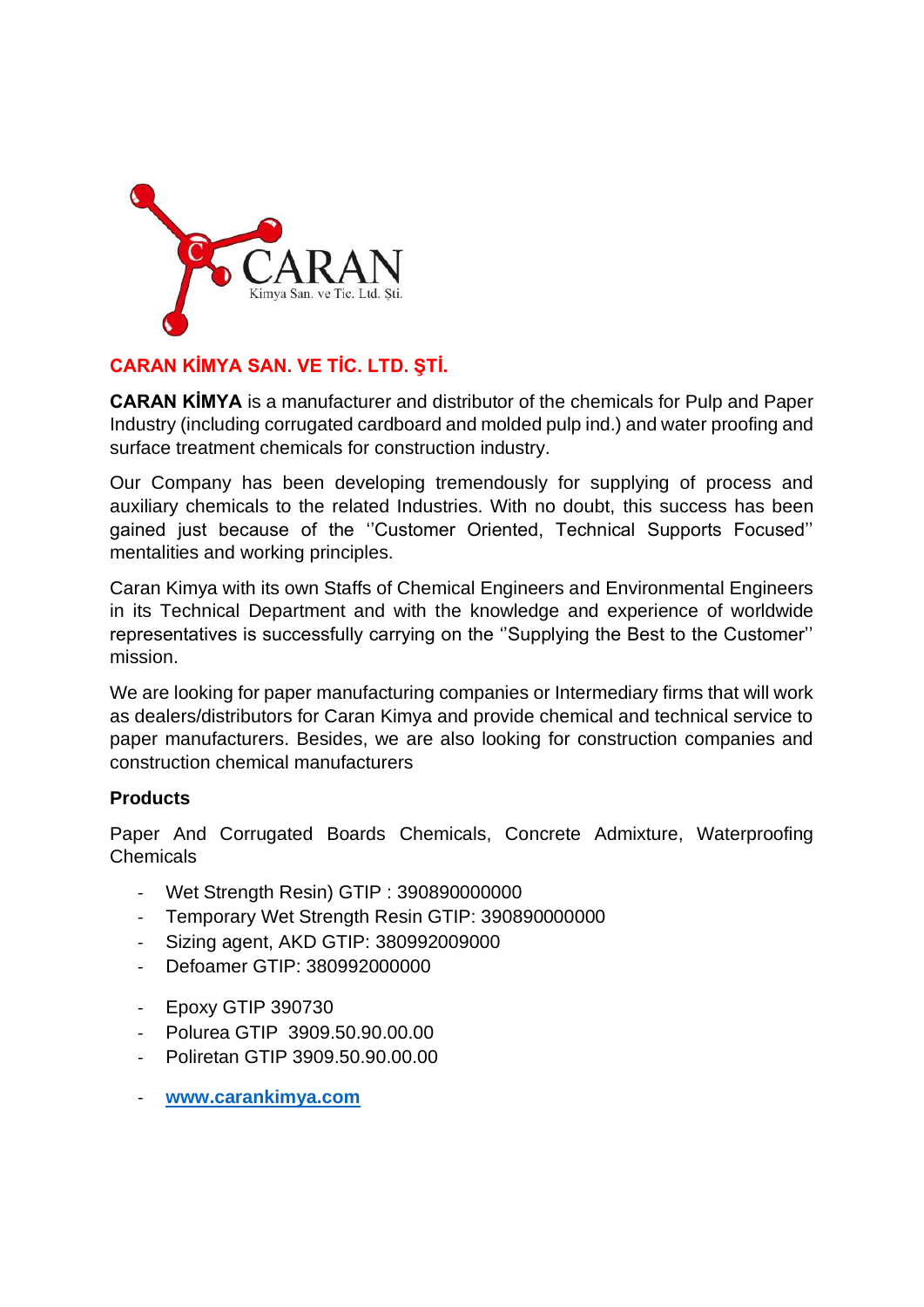

## **ERVER KİMYEVİ MAD. GIDA TURZ. SAN. TİC. LTD. ŞTİ.**

**ERVER** has started as ERVER KİMYEVİ MADDELER as the sector to a combination of the accumulation of many years in 2005. We have lots of operate in many different branches of the chemical industry.

Our company has been working in various main categories; Food Hygiene and Cleaning Chemicals, Food Chemicals, Adhesives, Metal Surface Treatment Chemicals, Specific Chemicals and Cleaning Machinery and Automats operate. We are also the region dealer of the national and international companies in various division. In addition, the production of specific chemicals in various areas (such as Hand Tufting Carpets Glues).

Our company has its own production facilities, such as agriculture chemicals, some of glues and the specific chemical materials. Today, we are the group companies now. EVK GROUP is working for service and production units such as logistic and transportation, custom consultation, machinery and chemicals etc.

Our company also produces private label production for many domestic and foreign companies. In addition to the above issues, Specific Plant protection products (including Copper Oxychloride Suspension) can be produced.

We would like to meet; Chemical Wholesalers, Horeca Wholesalers or big Hotel's Buyings, Professional Industrial Chemical Wholesalers, delicate Surface/ Equipment Cleaning Product Vendors, Cleaning Machines, equipment spare parts and chemical products, Food and Farm Hygiene Products Wholesalers, Qualified Domestic/Industrial Product Marketing firms

## **Products**

Food Hygiene Chemicals, Cleaning Chemicals, Food Chemicals, Personal Care & Hygiene Chemicals, Adhesives, Metal Surface Treatment Chemicals, Specific Chemicals, plant protection products

**[www.erverkimya.com](http://www.erverkimya.com/)**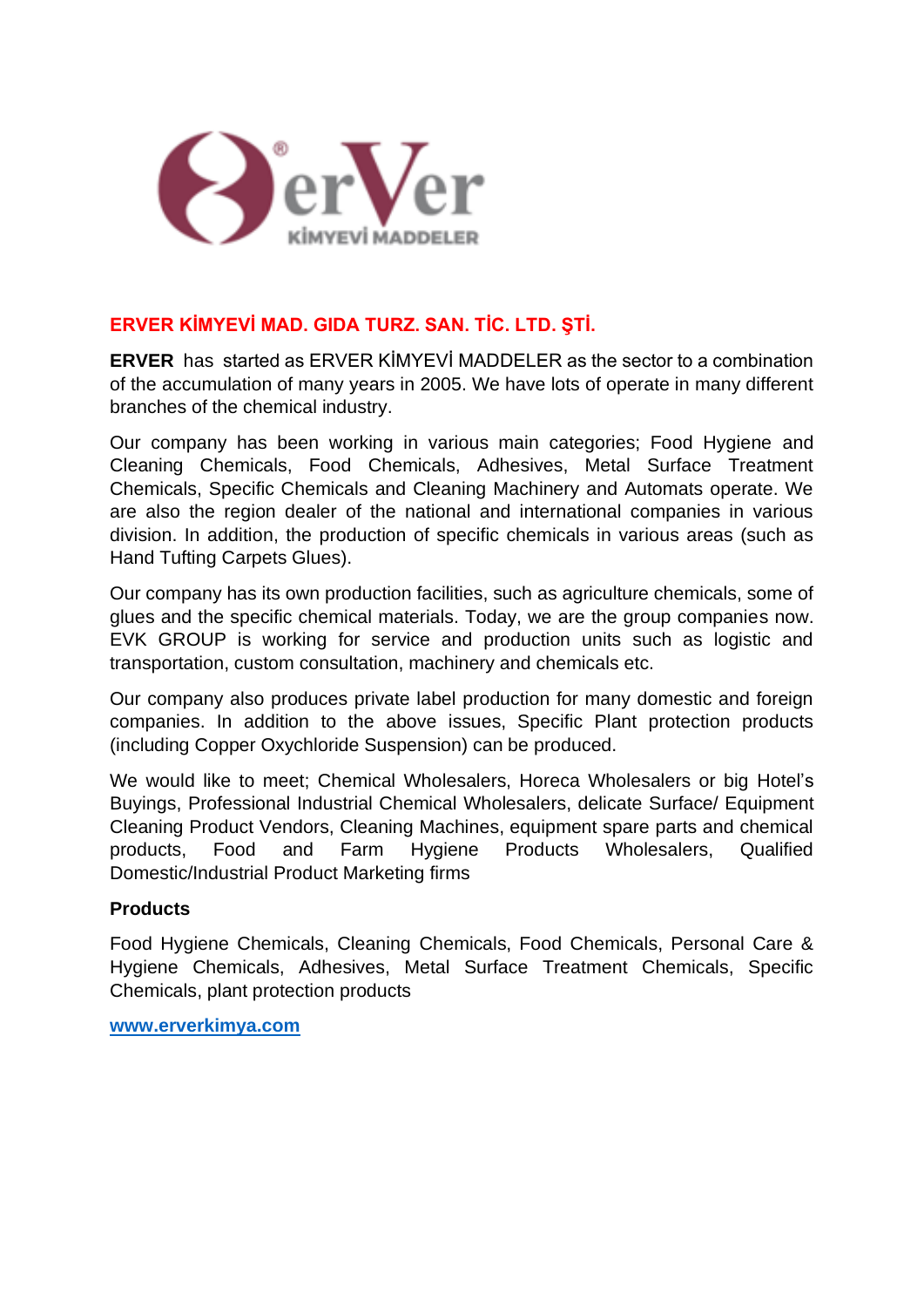

# **FARPER KİMYA SANAYİ TİCARET LTD ŞTİ**

**FARPER CHEMICALS** commenced production in 1984 with textile auxiliary chemicals. Industrial cleaning and special purpose technical chemicals, ceramic auxiliary chemicals, protective coatings against grafitti for natural stone, marble and cement, defoamers, emulsifiers, welding chemicals, metal surface treatment products, marine cleaning and maintenance agents, mold releases and finally glass enamel paint were respectively added to the product portfolio.

Research & Development is one of the primary activities of FARPER CHEMICALS is emphasized by the fact that it has Analysis and Application Laboratories besides the Product Development Laboratories.

FARPER CHEMICALS develops new products serving in accordance with customer demands as well as experimental studies within the context of innovative projects. Every project is/has been planned and implemented by meeting through ISO 9001 requirements.

R&D studies includes specific synthesis methods consisting of polymerization, sulfonation and esterification. Chemical and physical analysis of products are performed by instrumental analysis methods for determination of compositions and comparisons of product performances.

Within Research Laboratories, chemical analysis by FTIR (Fourier Transform Infrared Spectroskcopy), elemental analysis by XRF (X-Ray Fluorescence Spectrometer), chromatographic analysis by GC (Gas Chromatography), particle size analysis by DLS (Dynamic Light Scattering), color measurement by Spectrophotometer and gloss measurement by Glossmeter are performed.

## **Products**

Chemicals For Ceramic Bodies, Chemical Coatings Against Grafitti For Natural Stone, Defoamers, Emulsifiers, Textile Auxiliary Chemicals, Industrial Cleaning, Welding Chemicals, Marine Cleaning and Maintenance Agents, Releasing Agents, Glass Enamel Paints

**[www.farper.com.tr](http://www.farper.com.tr/)**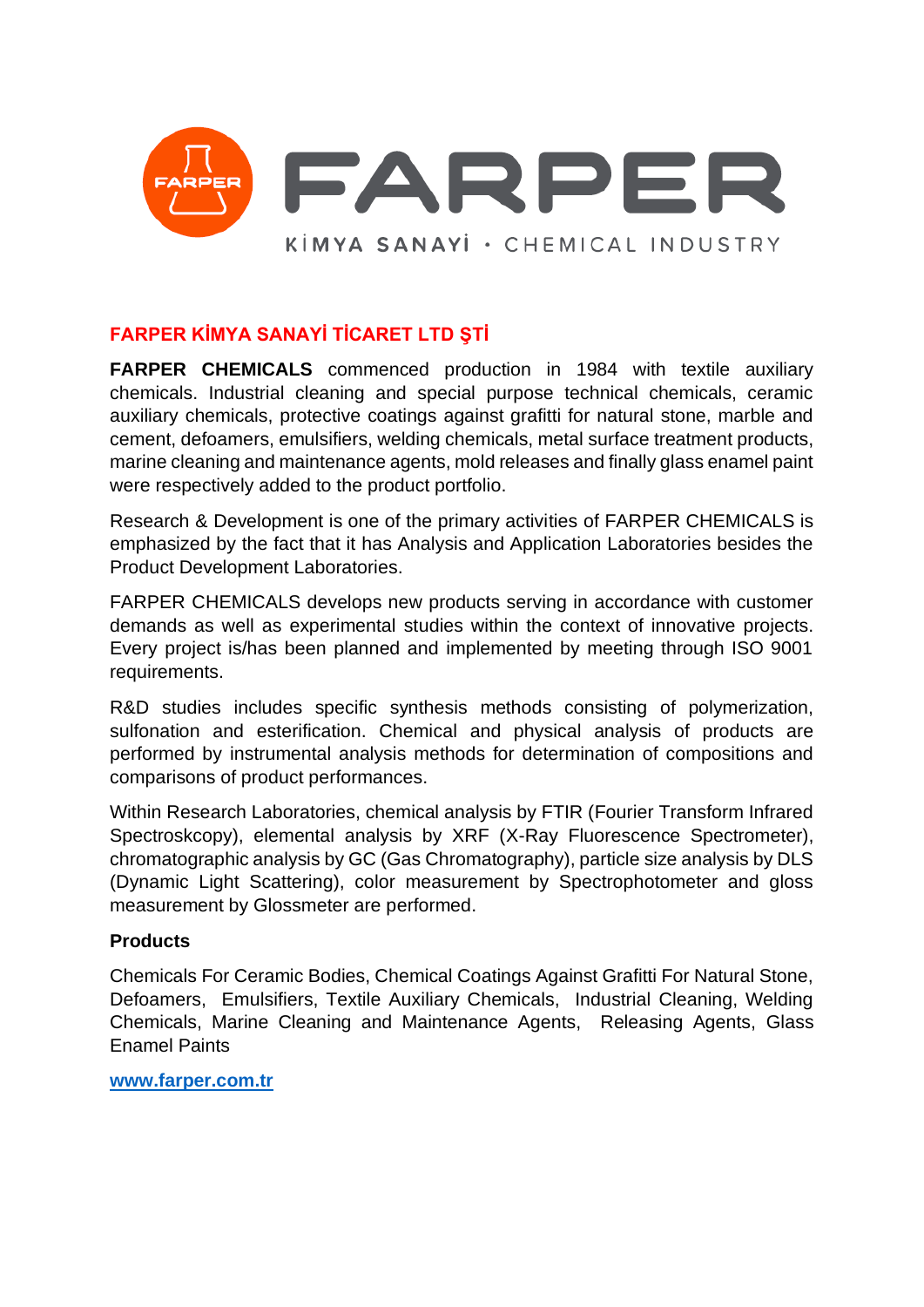

## **GEMAS A.Ş**

**GEMAS A.Ş** was established in 23/09/1993 by IBRAHIM USTUNES, who is still the General Manager of the Company. Gemaş, with its more than 250 employees and 500 sqm of office space, 10,900 m² of production in four different locations and with 1,500 m<sup>2</sup> of storage space in the region as a leader in the industry, continues to develop rapidly.

Gemas meets all the needs of the sector with its wide product range and certifications including ISO 9001:2015 Quality Managment System.

Gemas Exports more than 50 countries. Product Quality and Customer Needs are our major priorities and We are ready to meet your enquiries with our competitive prices.

## **Products**

Polyester and Plastic Sand Filters, Pool Chemicals (Biocidal products and auxiliary chemicals), Water treatment chemicals, Multiway valves, Selfpriming Pool Pumps, Skimmers, Underwater Lights, Transformators, Inpool Materials (main Drains, Return Inlets, Grilles, Ladders, Diving Boards, Overflow Gratings, Automatic disinfection Systems, Pool Cleaning Equipments, UPVC Valves, Olympic Pool Accessories, Heaters, Fountain Nozzles

**[www.gemas.com.tr](http://www.gemas.com.tr/)**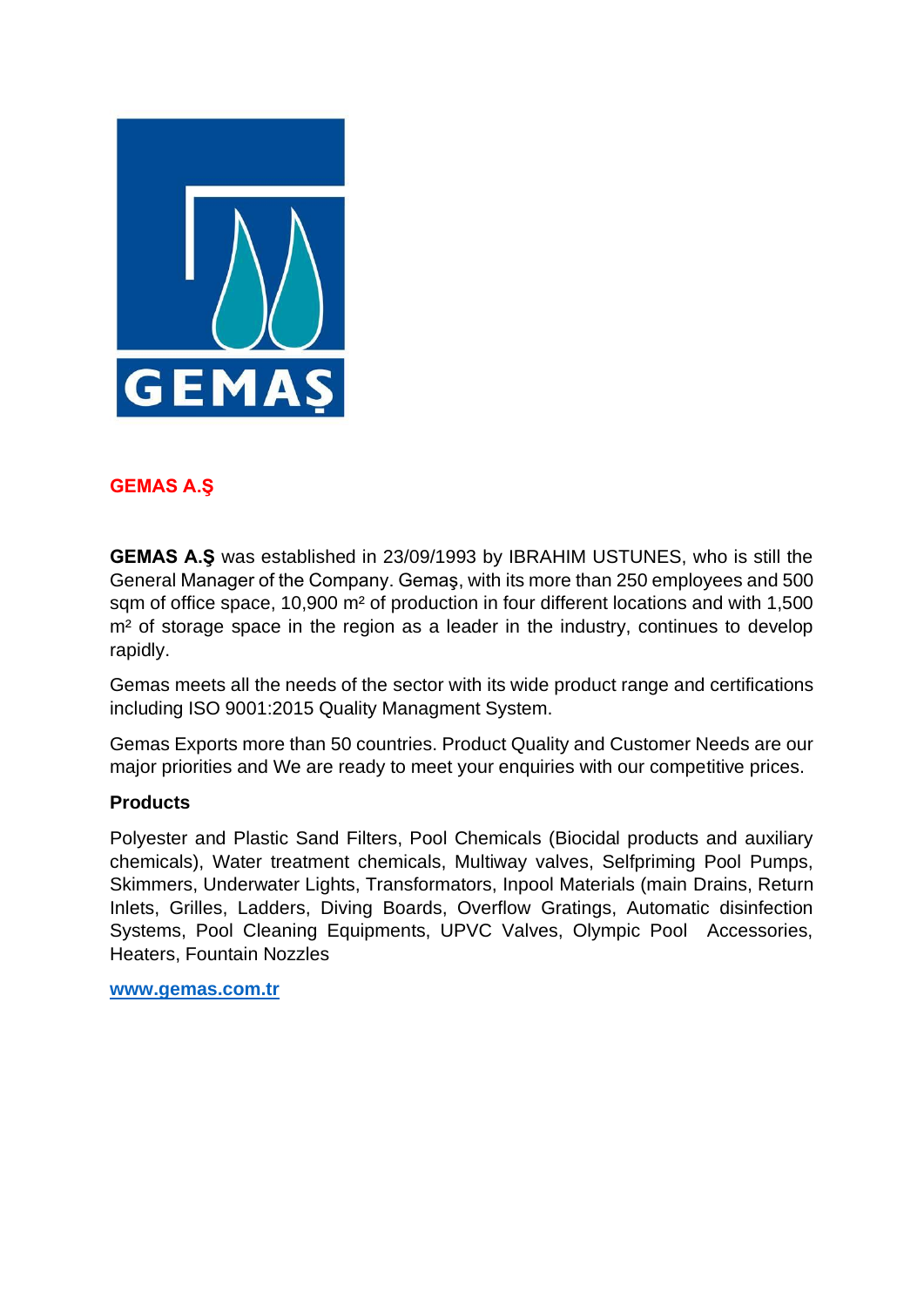

# **İNKA KİMYA SAN. VE TİC. A.Ş**

**INKA Construction Chemicals** was established in 1977 solely for the production of Concrete Curing Compounds. It has expanded its production range significantly over the last three decades with the addition of concrete and mortar admixture productions.

INKA is an important brand name in the Construction Chemicals sector with over 100 products in 11 different product categories. In addition to products for the construction industries, İNKA manufactures specialty chemicals for the textile, wood, paper and ceramic industries. INKA's production facilities are located in Izmir.

INKA is a ISO 9001:2015 Quality Management System accredited company and its products comply with ASTM, TS EN, CE standards.

We produce "tailor made" products for our customers with the best quality at an optimum price range.

We would like to meet; Ready-Mixed Concrete manufacturers, foundation, roof, wet floor isolation application companies, construction and building materials distributors and dealers, contracting companies, MDF manufacturers, prefabricated building element manufacturers

## **Products**

Self-Compacting Concrete Chemicals, Normal and Super-Plasticisers, Antifreezing Additives, Air Entraining Admixtures, Mortar Admixtures, Adhesives for Tile, Marble, Natural Stones and Granite, Joint Fillers, Self-Leveling, Grouting and Repair Mortars, Waterproofing and Insulation Materials, Concrete Curing Compounds, Bitumen Based Coatings, Epoxy Systems, Paraffin Emulsions of different grades

**[www.inka.com](http://www.inka.com/)**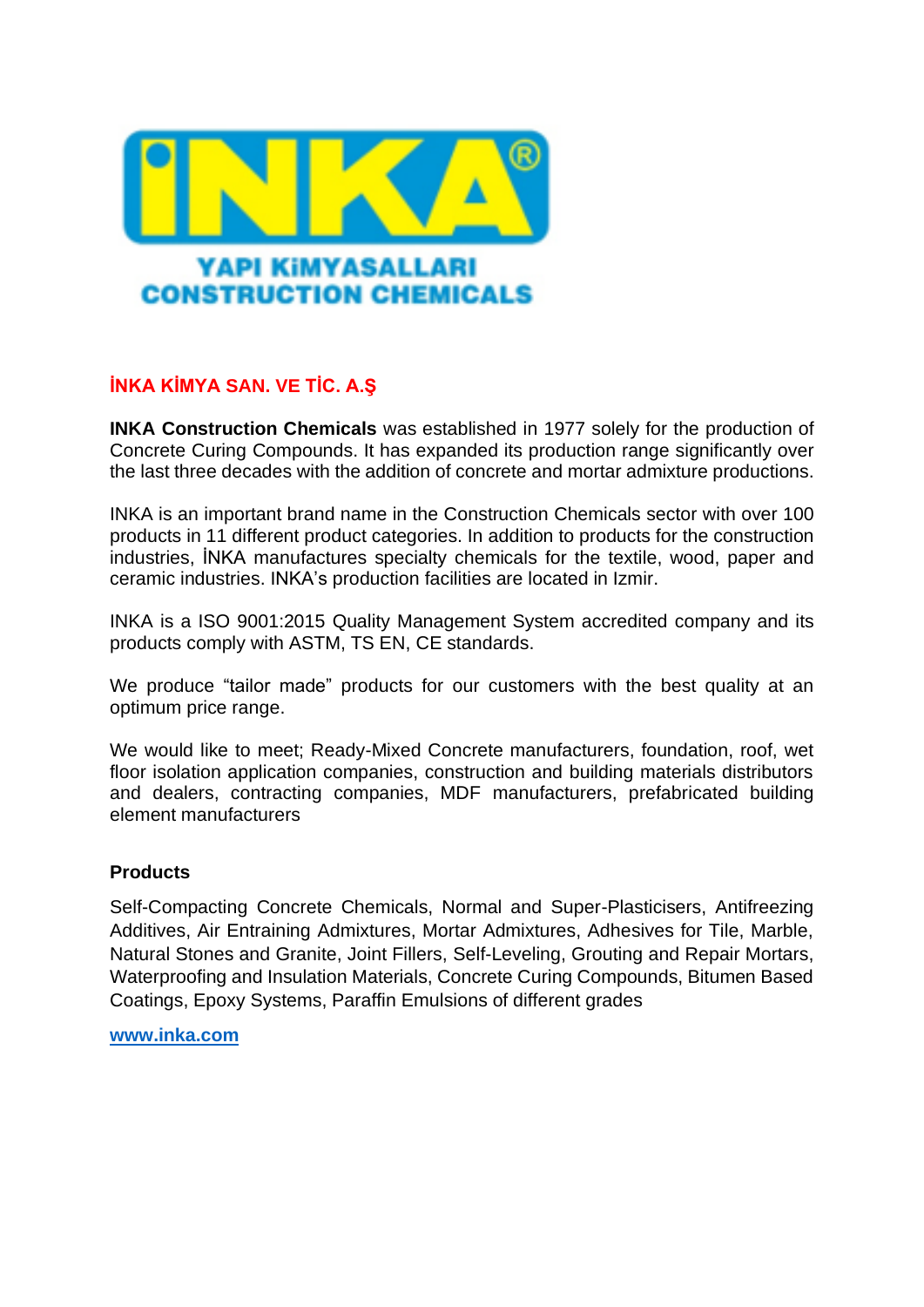

# **IZMİR SELEN KİMYA A.S**

**IZMİR SELEN KİMYA A.S** was founded in 1982 and sells chemical raw materials to the Food, Textile, Detergent, Leather and Artifact sectors. By closely following the sectors aims to offer its customers the newest, highest quality raw material alternatives under the most suitable conditions.

Izmir Selen Kimya A.S. continuously increases its product range by combining its experience with today's technology and developments.

Along with supporting local production, it also imports various raw materials for different sector needs.

We would primarily like to meet companies/wholesalers that distribute disinfectants and cleaning materials

## **Products**

General Chemicals, Food Chemicals, Textile Chemicals, Detergent Chemicals, Treatment Chemicals

**[www.selenkimya.com.tr](http://www.selenkimya.com.tr/)**